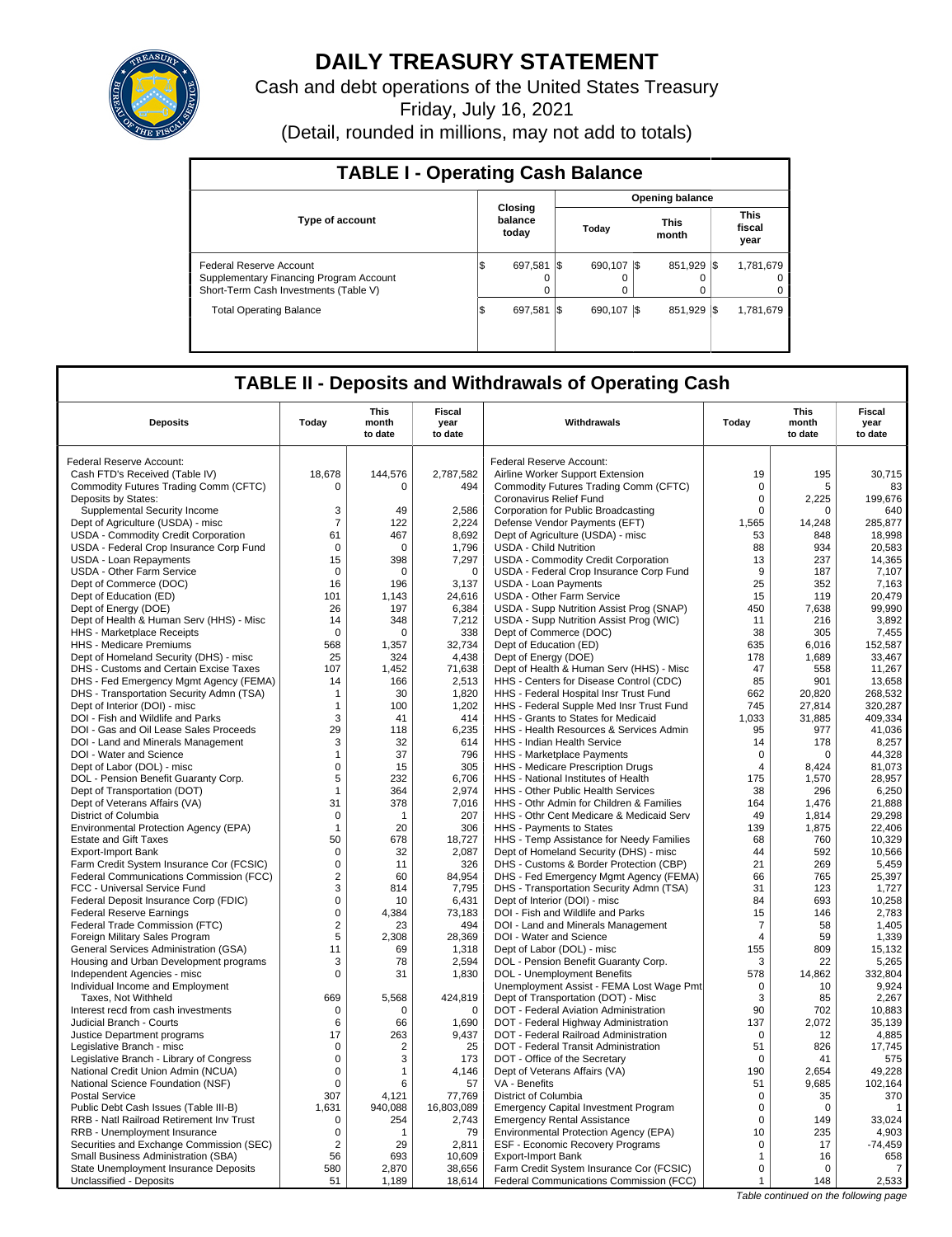# **TABLE II cont. - Deposits and Withdrawals of Operating Cash**

| <b>Deposits</b>                                                                            | <b>This</b><br><b>Fiscal</b><br>Today<br>month<br>Withdrawals<br>year<br>to date<br>to date |             | Today                             | This<br>month<br>to date                                                                 | <b>Fiscal</b><br>year<br>to date |                                   |                            |
|--------------------------------------------------------------------------------------------|---------------------------------------------------------------------------------------------|-------------|-----------------------------------|------------------------------------------------------------------------------------------|----------------------------------|-----------------------------------|----------------------------|
| Other Deposits:                                                                            |                                                                                             |             |                                   | FCC - Universal Service Fund                                                             | $\overline{0}$                   | 112                               | 6.697                      |
|                                                                                            |                                                                                             |             |                                   | Federal Deposit Insurance Corp (FDIC)                                                    | $\overline{4}$                   | 36                                | 777                        |
|                                                                                            |                                                                                             |             |                                   | Federal Employees Insurance Payments                                                     | 337                              | 3,970                             | 70,379                     |
|                                                                                            |                                                                                             |             |                                   | Federal Salaries (EFT)                                                                   | 70                               | 9,298                             | 165,571                    |
|                                                                                            |                                                                                             |             |                                   | Federal Trade Commission (FTC)                                                           | 1                                | 11                                | 442                        |
|                                                                                            |                                                                                             |             |                                   | General Services Administration (GSA)                                                    | 205                              | 1,374                             | 21,408                     |
|                                                                                            |                                                                                             |             |                                   | Housing and Urban Development programs                                                   | 81                               | 4,961                             | 58,783                     |
|                                                                                            |                                                                                             |             |                                   | Independent Agencies - misc                                                              | 12                               | 164                               | 3,052                      |
|                                                                                            |                                                                                             |             |                                   | <b>Interest on Treasury Securities</b>                                                   | $\Omega$                         | 4.438                             | 225,053                    |
|                                                                                            |                                                                                             |             |                                   | IRS - Advanced Child Tax Credit (EFT)                                                    | $1/ - 179$                       | 12,842                            | 12,842                     |
|                                                                                            |                                                                                             |             |                                   | IRS - Economic Impact Payments (EFT)                                                     | 1                                | 737                               | 441,068                    |
|                                                                                            |                                                                                             |             |                                   | IRS Tax Refunds Business (EFT)                                                           | 34                               | 1,209                             | 24,959                     |
|                                                                                            |                                                                                             |             |                                   | IRS Tax Refunds Individual (EFT)                                                         | 201                              | 9,454                             | 312,145                    |
|                                                                                            |                                                                                             |             |                                   | Judicial Branch - Courts                                                                 | 16                               | 77                                | 1,425                      |
|                                                                                            |                                                                                             |             |                                   | Justice Department programs                                                              | 85                               | 919                               | 16,677                     |
|                                                                                            |                                                                                             |             |                                   | Legislative Branch - misc                                                                | $\overline{4}$                   | 49                                | 1,005                      |
|                                                                                            |                                                                                             |             |                                   | Legislative Branch - Library of Congress                                                 | $\mathbf 0$                      | 14                                | 629                        |
|                                                                                            |                                                                                             |             |                                   | <b>NASA</b>                                                                              | 52                               | 857                               | 15,911                     |
|                                                                                            |                                                                                             |             |                                   | National Credit Union Admin (NCUA)                                                       | $\mathbf{1}$                     | 5                                 | 1,843                      |
|                                                                                            |                                                                                             |             |                                   | National Science Foundation (NSF)                                                        | 30                               | 420                               | 5,195                      |
|                                                                                            |                                                                                             |             |                                   | Postal Service Money Orders and Other                                                    | 167                              | 1,875                             | 34,272                     |
|                                                                                            |                                                                                             |             |                                   | Public Debt Cash Redemp. (Table III-B)                                                   | 1,611                            | 919,920                           | 15,541,623                 |
|                                                                                            |                                                                                             |             |                                   | Railroad Retirement Board (RRB) - misc                                                   | $\mathbf 0$                      | 2                                 | 38                         |
|                                                                                            |                                                                                             |             |                                   | <b>RRB - Benefit Payments</b>                                                            | $\overline{2}$                   | 1,155                             | 11,708                     |
|                                                                                            |                                                                                             |             |                                   | Securities and Exchange Commission (SEC)                                                 | $\overline{2}$                   | 27                                | 912                        |
|                                                                                            |                                                                                             |             |                                   | Small Business Administration (SBA)                                                      | 2,030                            | 34,748                            | 508,440                    |
|                                                                                            |                                                                                             |             |                                   | Social Security Benefits (EFT)                                                           | 49                               | 43,268                            | 790,545                    |
|                                                                                            |                                                                                             |             |                                   | <b>Transportation Services</b>                                                           | $\Omega$                         | 0                                 | $\Omega$                   |
|                                                                                            |                                                                                             |             |                                   | Other Withdrawals:                                                                       |                                  |                                   |                            |
|                                                                                            |                                                                                             |             |                                   | Agency for Internat'l Development                                                        | 66                               | 3.105                             | 17,709                     |
|                                                                                            |                                                                                             |             |                                   | <b>State Department</b>                                                                  | 63                               | 1,642                             | 13,675                     |
|                                                                                            |                                                                                             |             |                                   | Thrift Savings Plan Transfer                                                             | 1,414                            | 11,340                            | 55,655                     |
|                                                                                            |                                                                                             |             |                                   | Unclassified                                                                             | 1,316                            | 13,436                            | 315,811                    |
| <b>Total Other Deposits</b><br>Change in Balance of Uncollected                            | $\mathbf 0$                                                                                 | 4.003       | 67.640                            | <b>Total, Other Withdrawals</b>                                                          | 2.858                            | 52,577                            | 661,485                    |
| Funds                                                                                      | $\mathbf 0$                                                                                 | $\mathbf 0$ | $\mathbf 0$                       |                                                                                          |                                  |                                   |                            |
| <b>Transfers from Depositaries</b>                                                         | $\Omega$                                                                                    | $\Omega$    | $\mathbf 0$                       | <b>Transfers to Depositaries</b>                                                         | 0                                | 0                                 | $\Omega$                   |
| <b>Total Federal Reserve Account</b>                                                       | 23.108                                                                                      | 1.119.818   | 20,682,740                        | <b>Total Federal Reserve Account</b>                                                     | 15,634                           | 1.274.165                         | 21.766.838                 |
| Short-Term Cash Investments:<br><b>Transfers from Federal Reserve Account</b><br>(Table V) | $\Omega$                                                                                    | $\Omega$    | $\Omega$                          | Short-Term Cash Investments:<br><b>Transfers to Federal Reserve Account</b><br>(Table V) | $\Omega$                         | $\Omega$                          |                            |
| Total Deposits (excluding transfers)                                                       |                                                                                             |             | 23,108 \$ 1,119,818 \$ 20,682,740 | Total Withdrawals (excluding transfers)                                                  |                                  | 15,634 \$ 1,274,165 \$ 21,766,838 |                            |
|                                                                                            |                                                                                             |             |                                   | Net Change in Operating Cash Balance                                                     | \$<br>$7,475$ \$                 |                                   | $-154,347$ \$ $-1,084,098$ |

|                                          |                  |     |                                 |                                  |                                               |              |                                 | See Footnote                     |
|------------------------------------------|------------------|-----|---------------------------------|----------------------------------|-----------------------------------------------|--------------|---------------------------------|----------------------------------|
|                                          |                  |     |                                 |                                  | <b>TABLE III-A - Public Debt Transactions</b> |              |                                 |                                  |
| <b>Issues</b>                            | Today            |     | <b>This</b><br>month<br>to date | <b>Fiscal</b><br>vear<br>to date | <b>Redemptions</b>                            | Todav        | <b>This</b><br>month<br>to date | <b>Fiscal</b><br>vear<br>to date |
| Marketable:                              |                  |     |                                 |                                  | Marketable:                                   |              |                                 |                                  |
| Bills:                                   |                  |     |                                 |                                  | <b>Bills</b>                                  | 0            | \$<br>$817,412$ \$              | 13,262,225                       |
| <b>Regular Series</b>                    | $0 \,$ $\upbeta$ |     | 580,416 \$                      | 8,611,293                        | <b>Notes</b>                                  |              | 75,746                          | 1,783,253                        |
| <b>Cash Management Series</b>            | 0                |     | 185,008                         | 3,845,128                        | <b>Bonds</b>                                  |              | 0                               | 20,143                           |
| <b>Notes</b>                             | $\Omega$         |     | 111,803                         | 3,374,798                        | <b>Federal Financing Bank</b>                 |              | U                               | 1,209                            |
| <b>Bonds</b>                             | $\Omega$         |     | 27,951                          | 563,524                          | Nonmarketable:                                |              |                                 |                                  |
| Inflation-Protected Securities Increment | 407              |     | 6,709                           | 54,898                           | United States Savings Securities              | 36           | 489                             | 8.432                            |
| <b>Federal Financing Bank</b>            | $\Omega$         |     | O                               |                                  | <b>Government Account Series</b>              | 422,007      | 4,789,440                       | 84,327,916                       |
| Nonmarketable:                           |                  |     |                                 |                                  | Hope Bonds                                    |              | 0                               | $\Omega$                         |
| United States Savings Securities:        |                  |     |                                 |                                  | <b>Domestic Series</b>                        |              |                                 | 71,549                           |
| Cash Issue Price                         |                  |     | 93                              | 1,157                            | <b>Foreign Series</b>                         | $\Omega$     |                                 | $\Omega$                         |
| Interest Increment                       | $\overline{2}$   |     | 347                             | 3,242                            | <b>State and Local Series</b>                 | 13           | 6,912                           | 71,924                           |
| <b>Government Account Series</b>         | 422,468          |     | 4,758,943                       | 84,576,216                       | Other                                         | 1,563        | 19,360                          | 324,097                          |
| Hope Bonds                               |                  |     |                                 |                                  |                                               |              |                                 |                                  |
| <b>Domestic Series</b>                   |                  |     |                                 | 20                               |                                               |              |                                 |                                  |
| <b>Foreign Series</b>                    |                  |     |                                 |                                  |                                               |              |                                 |                                  |
| State and Local Series                   | 71               |     | 12,271                          | 93,431                           |                                               |              |                                 |                                  |
| Other                                    | 1,552            |     | 19,399                          | 324,666                          | <b>Total Redemptions</b>                      | $423,619$ \$ | 5,709,360 \$                    | 99,870,748                       |
| <b>Total Issues</b>                      | 424,507          | 1\$ | $5,702,941$ \\$                 | 101,448,373                      | Net Change in Public Debt Outstanding         | 888 \$       | $-6,419$ \\$                    | 1,577,626                        |
|                                          |                  |     |                                 |                                  |                                               |              |                                 |                                  |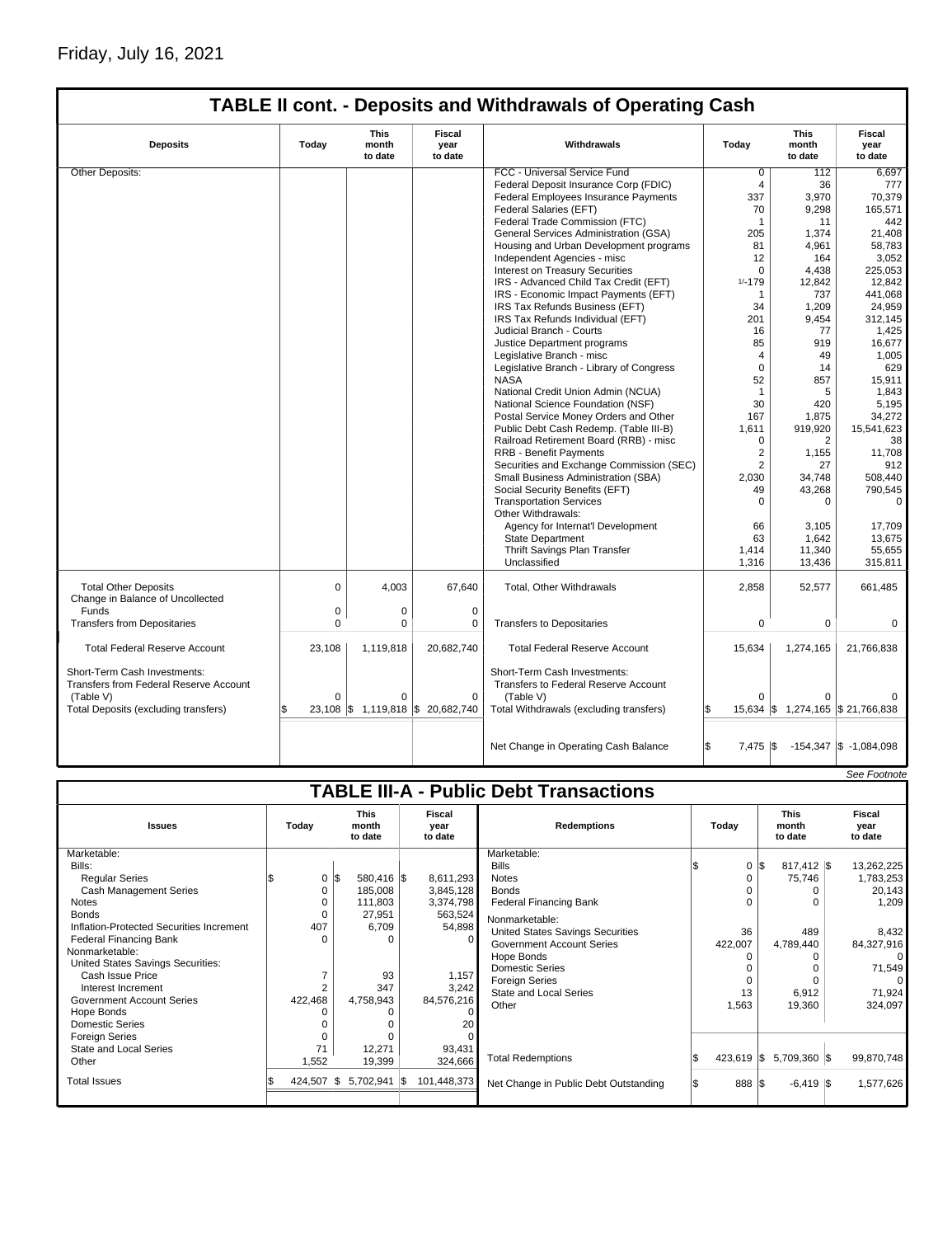| <b>TABLE III-B - Adjustment of Public Debt</b><br><b>Transactions to Cash Basis</b>                                                                                                                                                                                                                                               |           |                                                 |           |                                                       |                                                                           |  |  |  |  |
|-----------------------------------------------------------------------------------------------------------------------------------------------------------------------------------------------------------------------------------------------------------------------------------------------------------------------------------|-----------|-------------------------------------------------|-----------|-------------------------------------------------------|---------------------------------------------------------------------------|--|--|--|--|
| <b>Transactions</b>                                                                                                                                                                                                                                                                                                               | Today     |                                                 |           | <b>This</b><br>month<br>to date                       | <b>Fiscal</b><br>year<br>to date                                          |  |  |  |  |
| Public Debt Cash Issues:<br>Public Debt Issues (Table III-A)<br>Premium on New Issues<br>Discount on New Issues:<br>Bills (-)<br>Bonds and Notes (-)<br>Federal Financing Bank (-)<br>Government Account Transactions (-)                                                                                                         | \$        | 424.507<br>0<br>0<br>0<br>0<br>422,468          | I\$       | 5,702,941<br>3,376<br>127<br>103<br>O<br>4,758,943    | \$101,448,373<br>17,593<br>2,454<br>27,121<br>84,576,216                  |  |  |  |  |
| Hope Bonds (-)<br>Interest Increment on United States<br>Savings Securities (-)<br>Inflation-Protected Securities Increment<br><b>Total Public Debt Cash Issues</b>                                                                                                                                                               |           | U<br>2<br>407                                   |           | 0<br>347<br>6,709                                     | 3.242<br>53,843                                                           |  |  |  |  |
| Deposited in Federal Reserve Account<br>Public Debt Cash Redemptions:<br>Public Debt Redemptions (Table III-A)<br>Premium on Debt Buyback Operation<br>Discount on Debt Buyback Operation (-)<br>Federal Financing Bank (-)<br>Government Account Transactions (-)<br>Hope Bonds (-)<br><b>Total Public Debt Cash Redemptions</b> | \$<br>l\$ | 1,631<br>423,619<br>0<br>O<br>0<br>422,007<br>O | l\$<br>\$ | 940,088<br>5,709,360<br>O<br>o<br>0<br>4.789.440<br>O | \$16,803,089<br>\$99,870,748<br>O<br>ŋ<br>1,209<br>84,327,916<br>$\Omega$ |  |  |  |  |
| Withdrawn from Federal Reserve Acct.                                                                                                                                                                                                                                                                                              | l\$       | 1,611                                           | \$        |                                                       | 919,920   \$15,541,623                                                    |  |  |  |  |

| <b>TABLE III-C - Debt Subject to Limit</b>                                        |                           |                           |                                                   |                           |  |  |  |  |  |
|-----------------------------------------------------------------------------------|---------------------------|---------------------------|---------------------------------------------------|---------------------------|--|--|--|--|--|
|                                                                                   | Closing                   | Opening balance           |                                                   |                           |  |  |  |  |  |
| <b>Balance Transactions</b>                                                       | balance<br>today          | Today                     | <b>This</b><br>month                              | <b>Fiscal</b><br>year     |  |  |  |  |  |
| Debt Held by the Public<br>Intragovernmental Holdings<br><b>Total Public Debt</b> | \$22,344,307<br>6,178,710 | \$22,345,373<br>6,176,756 | \$22,329,823<br>6,199,613                         | \$21,018,952<br>5,926,439 |  |  |  |  |  |
| Outstanding<br>Less: Debt Not<br>Subiect to Limit:                                | 28,523,017                | 28,522,129                | 28,529,436                                        | 26,945,391                |  |  |  |  |  |
| Other Debt                                                                        | 478                       | 478                       | 478                                               | 478                       |  |  |  |  |  |
| <b>Unamortized Discount</b>                                                       | 21,319                    | 21,331                    | 21,376                                            | 17,271                    |  |  |  |  |  |
| <b>Federal Financing Bank</b>                                                     | 6,053                     | 6,053                     | 6,053                                             | 7,262                     |  |  |  |  |  |
| Hope Bonds<br>Plus: Other Debt Subject to Limit<br>Guaranteed Debt of             | 0                         | O                         | 0                                                 | o                         |  |  |  |  |  |
| Government Agencies                                                               | $\Omega$                  | $\Omega$                  | $\Omega$                                          | 0                         |  |  |  |  |  |
| <b>Total Public Debt</b><br>Subject to Limit                                      | \$28,495.167              | \$28,494,267              | $\frac{1}{2}$ 28,501,528 $\frac{1}{2}$ 26,920,380 |                           |  |  |  |  |  |
| <b>Statutory Debt Limit</b>                                                       | SUSP-1                    | SUSP-1                    | SUSP-1                                            | SUSP-1                    |  |  |  |  |  |
|                                                                                   |                           |                           |                                                   |                           |  |  |  |  |  |

| See Footnote |
|--------------|
|--------------|

| <b>TABLE IV - Federal Tax Deposits</b>                                                                                                                                                                                                 |                                                      |                                                             |                                                                      |  |  |  |  |  |  |
|----------------------------------------------------------------------------------------------------------------------------------------------------------------------------------------------------------------------------------------|------------------------------------------------------|-------------------------------------------------------------|----------------------------------------------------------------------|--|--|--|--|--|--|
| Classification                                                                                                                                                                                                                         | Today                                                | <b>This</b><br>month<br>to date                             | Fiscal<br>year<br>to date                                            |  |  |  |  |  |  |
| Withheld Income and Employment Taxes<br>Individual Income Taxes<br><b>Railroad Retirement Taxes</b><br>Excise Taxes<br><b>Corporation Income Taxes</b><br><b>Federal Unemployment Taxes</b><br>Estate and Gift Taxes & Misc IRS Rcpts. | l\$<br>18,056 \$<br>383<br>29<br>37<br>194<br>6<br>2 | $129,633$ \$<br>3.873<br>249<br>3.579<br>14,533<br>66<br>44 | 2,181,112<br>324.107<br>4,185<br>55,364<br>304,914<br>5,551<br>4,395 |  |  |  |  |  |  |
| Total                                                                                                                                                                                                                                  | \$<br>18,708                                         | 1\$<br>151,977                                              | l\$<br>2,879,627                                                     |  |  |  |  |  |  |
| Cash Federal Tax Deposits:<br>Direct<br><b>Through Depositaries</b>                                                                                                                                                                    | \$<br>39<br>18,639                                   | 1\$<br>$1,328$ \$<br>143,248                                | 24,093<br>2,763,489                                                  |  |  |  |  |  |  |
| Total Cash FTD's<br>Inter-agency Transfers                                                                                                                                                                                             | Ŝ.<br>18,678<br>29                                   | 1\$<br>144,576<br>7,401                                     | l\$<br>2,787,582<br>92,045                                           |  |  |  |  |  |  |
| Total                                                                                                                                                                                                                                  | \$<br>18,708                                         | 1\$<br>151,977                                              | l\$<br>2,879,627                                                     |  |  |  |  |  |  |
|                                                                                                                                                                                                                                        |                                                      |                                                             |                                                                      |  |  |  |  |  |  |
|                                                                                                                                                                                                                                        |                                                      |                                                             |                                                                      |  |  |  |  |  |  |

| <b>TABLE V - Short-Term Cash Investments</b> |          |                           |          |       |  |  |  |  |  |  |
|----------------------------------------------|----------|---------------------------|----------|-------|--|--|--|--|--|--|
|                                              |          | <b>Type of Depositary</b> |          |       |  |  |  |  |  |  |
| <b>Balance Transactions</b>                  |          |                           |          | Total |  |  |  |  |  |  |
|                                              | А        | в                         | С        |       |  |  |  |  |  |  |
| Opening Balance Today<br>Deposits:           | 0        | l\$<br>$\Omega$           | 0<br>1\$ | I\$   |  |  |  |  |  |  |
| <b>Transfers to Depositaries</b>             | O        | $\Omega$                  | O        |       |  |  |  |  |  |  |
| <b>Special Direct Investment</b>             | O        | 0                         | O        |       |  |  |  |  |  |  |
| Term Investment                              | O        | 0                         | 0        |       |  |  |  |  |  |  |
| Repo Investment                              | U        | U                         | O        |       |  |  |  |  |  |  |
| Withdrawals:                                 |          |                           |          |       |  |  |  |  |  |  |
| <b>Treasury Initiated</b>                    | O        | 0                         | 0        |       |  |  |  |  |  |  |
| Depositary Initiated                         | O        | 0                         | 0        |       |  |  |  |  |  |  |
| <b>Special Direct Investment</b>             | Ω        | 0                         | 0        |       |  |  |  |  |  |  |
| <b>Term Investment</b>                       | ი        | $\Omega$                  | O        |       |  |  |  |  |  |  |
| Repo Investment                              | 0        | $\Omega$                  | 0        |       |  |  |  |  |  |  |
|                                              |          |                           |          |       |  |  |  |  |  |  |
| Closing Balance Today                        | $\Omega$ | I\$<br>0                  | I\$<br>0 | l\$   |  |  |  |  |  |  |

| <b>TABLE VI - Income Tax Refunds Issued</b>                                                                                                                                                                                                                                                                                |                                                  |                                                                            |                                                                               |  |  |  |  |  |  |  |
|----------------------------------------------------------------------------------------------------------------------------------------------------------------------------------------------------------------------------------------------------------------------------------------------------------------------------|--------------------------------------------------|----------------------------------------------------------------------------|-------------------------------------------------------------------------------|--|--|--|--|--|--|--|
| Classification                                                                                                                                                                                                                                                                                                             | Today                                            | <b>This</b><br>month<br>to date                                            | Fiscal<br>year<br>to date                                                     |  |  |  |  |  |  |  |
| IRS - Advanced Child Tax Credit (EFT)<br>IRS - Advanced Child Tax Credit (Checks)<br>IRS - Economic Impact Payments (Checks)  \$<br>IRS - Economic Impact Payments (EFT)<br>IRS Tax Refunds Business (Checks)<br>IRS Tax Refunds Business (EFT)<br>IRS Tax Refunds Individual (Checks)<br>IRS Tax Refunds Individual (EFT) | $2/-179$<br>0<br>370<br>43<br>34<br>1,034<br>201 | 12.842<br>1.862<br>1.110<br>IS.<br>737<br>2.068<br>1.209<br>3,276<br>9.454 | 12,842<br>1.862<br>84.393<br>441.068<br>50.355<br>24,959<br>54.502<br>312.145 |  |  |  |  |  |  |  |

See Footnote

### **Daily Treasury Statement Footnotes:**

#### **General Footnotes and Statements:**

This statement summarizes the United States Treasury's cash and debt operations for the Federal Government. Treasury's operating cash is maintained in an account at the Federal Reserve Bank of New York and in short-term cash investments. Treasury minimized and then suspended its short-term cash investment program beginning in November 2008, but anticipates investing again when market conditions warrant. Major information sources include: Federal Reserve Banks, Treasury Regional Financial Centers, Internal Revenue Service Centers, various electronic systems, and information on the Public Debt. Information is presented on a modified cash basis. Deposits are reflected as received and withdrawals are reflected as processed.SOURCE: Bureau of the Fiscal Service, Department of the Treasury. Note: The Daily Treasury Statement (DTS) is available by 4:00 p.m. the following business day on the Fiscal Service website https://fiscal.treasury.gov/reports-statements/dts/. For more information, call the Cash Reporting Branch at 202-874-9789.

#### **TABLE II – Deposits and Withdrawals of Operating Cash**

1/Reported as a negative amount due to a return/reversal of \$179 million.